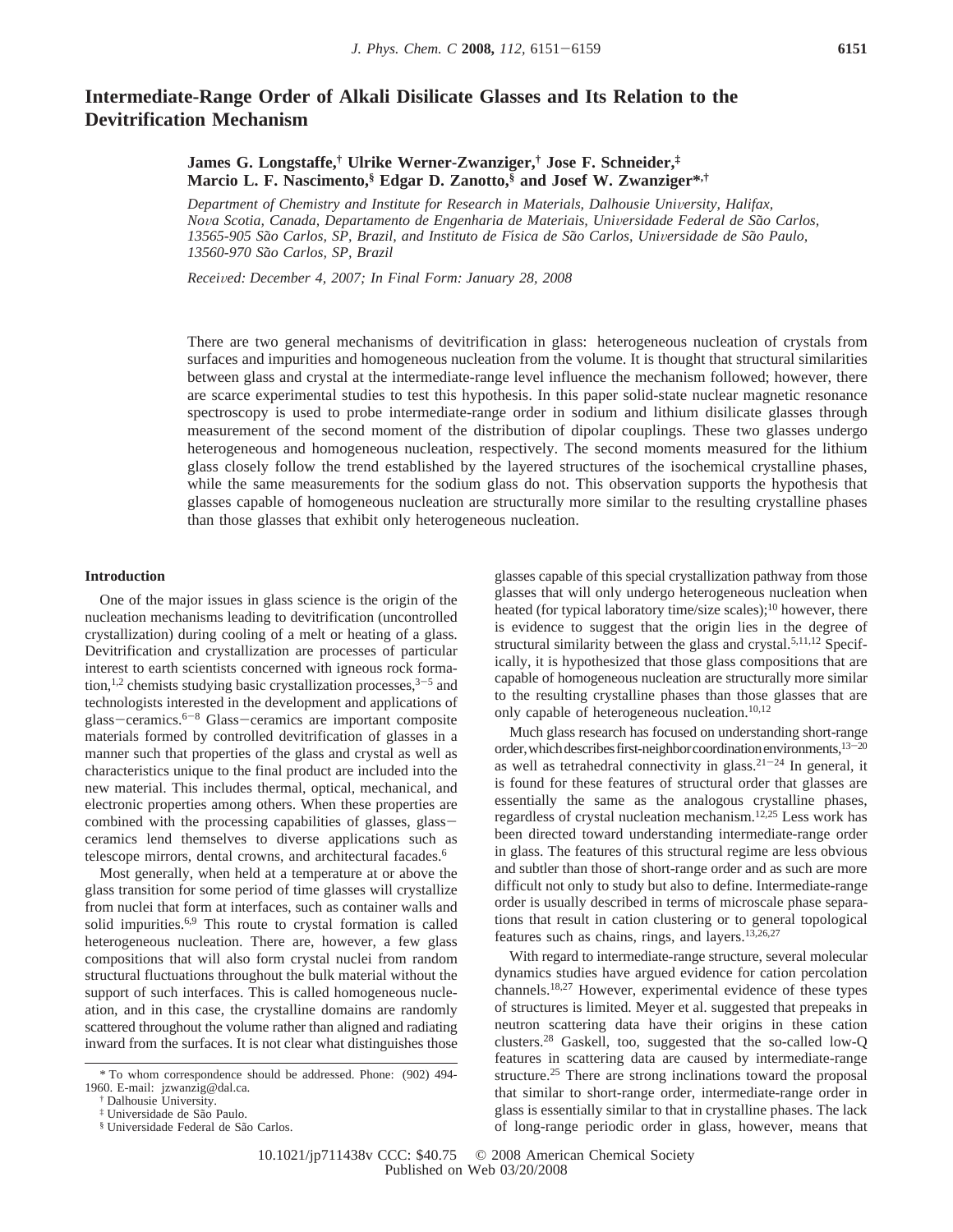

**Figure 1.** Pulse sequence for REDOR NMR experiments when *<sup>I</sup>* > 1/2.

diffraction techniques are inefficient at resolving these features and as such are not necessarily the best methods to elucidate features of intermediate-range order. Solid-state NMR, which does not require long-range order to be effective, has the potential to probe intermediate-range order in glasses. Seminal work in this direction has been completed by Eckert and coworkers, $29-37$  who developed methods to extract heteronuclear dipolar second-moment information from rotational echo double resonance (REDOR) experiments, and by Ratai,<sup>38</sup> Zwanziger,<sup>39</sup> and Gee,<sup>40</sup> who extracted homonuclear dipolar second moments of various glass-modifying species using spin-echo decay experiments.

Dipolar interactions act through space between any pair of nuclei possessing nonzero spin. The van Vleck second moment<sup>41,42</sup> is the summation of the distribution of dipolar interactions felt at a nucleus from an environment of similar nuclei

$$
M_{2E} = E_{L}(\mu_{o}/4\pi)^{2} \gamma^{4} \hbar^{2} \Sigma r_{ij}^{-6}
$$
 (1)

or between completely different nuclei

$$
M_2(S-I) = 4/15(\mu_0/4\pi)^2 \gamma_S^2 \gamma_I^2 I(I+1) \hbar^2 \Sigma r_{\rm SI}^{-6} \tag{2}
$$

In eq  $1 M_{2E}$  is the homonuclear second moment for quadrupolar nuclei in one of the central transition states<sup>38,40</sup> and is used in this paper because all nuclei studied using spin-echo decay are spin  $3/2$ .  $E_L$  for spin  $3/2$  nuclei is  $0.9562$ .<sup>38</sup> For the heteronuclear second moments defined by eq 2, *S* and *I* refer to the spin angular momentum and identity of the observed and unobserved nucleus, respectively. In both of these equations *γ* is the gyromagnetic ratio. Both heteronuclear and homonuclear second moments are related to the distances between interacting nuclei and thus proposed to be quantitative measures of order up to 15 Å.

In this work two compositionally similar glasses,  $Na<sub>2</sub>O<sub>2</sub>SiO<sub>2</sub>$ (N2S) and  $Li_2O \cdot 2SiO_2$  (L2S), representing a glass capable only of heterogeneous nucleation (in laboratory size/time scales) and a glass capable of homogeneous nucleation, respectively, are compared. Both of these glasses crystallize isochemically.43-<sup>45</sup> For the N2S glass <sup>23</sup>Na spin-echo decay spectroscopy and <sup>29</sup>- $Si{^{23}Na}$  REDOR are used to measure  $^{23}Na$  and  $^{29}Si-^{23}Na$ second moments. For the L2S glass <sup>7</sup>Li spin-echo decay spectroscopy and <sup>29</sup>Si $\{^7Li\}$  REDOR are used to measure <sup>7</sup>Li and 29Si-7Li second moments. These second moments are then used as quantitative measures of intermediate-range order in glass. Comparisons between the second moments of the glasses and their isochemical crystalline phases are used to discuss the possible structural origin of the devitrification mechanism.

# **Experimental Methods**

All experiments were performed on a Bruker Avance DSX NMR spectrometer operating at a field strength of 9.4 T and

**TABLE 1: Experimental and Calculated Heteronuclear Second Moments (29Si**{**23Na or 7Li**}**) for Selected Compounds**

| compound                                                 | calculated<br>$M_2$ / $\times$ 10 <sup>6</sup> rad <sup>2</sup> s <sup>-2</sup> (ref) | experimental<br>$M_2 \times 10^6$ rad <sup>2</sup> s <sup>-2</sup> |
|----------------------------------------------------------|---------------------------------------------------------------------------------------|--------------------------------------------------------------------|
| Sodalite                                                 | 5.44 (54)                                                                             | 5.16                                                               |
| $\alpha$ -Na <sub>2</sub> Si <sub>2</sub> O <sub>5</sub> | 7.44(55)                                                                              | 7.15                                                               |
| Na <sub>2</sub> SiF <sub>6</sub>                         | 7.62(56)                                                                              | 7.32                                                               |
| Li <sub>2</sub> SiO <sub>3</sub>                         | 43 (53)                                                                               | 44                                                                 |

using a 4 mm HXY probe. The double-resonance inserts required for the  $^{29}Si{^{23}Na}$  and  $^{29}Si{^{7}Li}$  experiments were homemade.

For the REDOR experiments magic angle spinning rates varied from 4 to 12 kHz. The pulse sequence shown in Figure  $1^{46,47}$  was employed, utilizing a single  $\pi$  pulse on the spin 3/2 nuclei (<sup>23</sup>Na and <sup>7</sup>Li) rather than a π train so as to minimize the consequences of nonselective  $\pi$  pulses. In all REDOR experiments the observed nucleus' pulse lengths were optimized by maximizing the signal from the first half of a REDOR experiment. The  $\pi$  pulse on the unobserved nucleus was optimized by minimizing the signal of the second half of the REDOR experiment. For the room-temperature  $^{23}Na^{29}Si$  experiments <sup>29</sup>Si  $\pi/2$  pulses were typically between 7.6 and 8.0  $\mu$ s and  $\pi$  pulses 15 and 16  $\mu$ s. <sup>23</sup>Na  $\pi$  pulse lengths varied from 8.5 to 27  $\mu$ s at a power level of 16.6 kHz. The Na<sub>2</sub>O·2SiO<sub>2</sub> glass experiments were performed at 183 K and 29Si *π*/2 and *π* pulse lengths were 7.0 and 14.0  $\mu$ s, respectively, while the <sup>23</sup>-Na  $\pi$  pulse was 10  $\mu$ s at a power of 21.5 kHz. For the <sup>7</sup>Li/<sup>29</sup>Si experiments <sup>29</sup>Si  $\pi/2$  and  $\pi$  pulses were 11.75 and 23.5  $\mu$ s, respectively. <sup>7</sup>Li  $\pi$  pulses were between 18 and 23  $\mu$ s at a power of 21.7 kHz. Typical recycle delays varied from 5 to 45 s. In most experiments  $-200$  scans were needed to achieve acceptable signal-to-noise.

For the 23Na and 7Li spin-echo experiments a simple Hahn echo sequence was used under static conditions. To minimize the effects of magnetic field inhomogeneity only the center third of the rotor was filled with sample. Experiments were performed at room temperature except for the  $Na<sub>2</sub>O·2SiO<sub>2</sub>$  glass, which was also performed at 200  $\pm$  10 K. For the <sup>23</sup>Na experiments pulse powers were 8.7 kHz so as to achieve selective excitation of the central transition. At this power level  $\pi/2$  pulses were optimized to be between 11 and 14.5  $\mu$ s and  $\pi$  pulses 22 and 29 *µ*s. Recycle delays used were between 1 and 60 s. For the  ${}^{7}$ Li experiments pulse powers of 4.4 and 3.6 kHz were used to achieve selective excitation of the central transition for  $Li<sub>2</sub>SiO<sub>3</sub>$ and  $Li_2O \cdot 2SiO_2$  glass, respectively. The  $\pi/2$  and  $\pi$  pulse lengths at these powers were 20 and 40  $\mu$ s for Li<sub>2</sub>SiO<sub>3</sub> and 21.5 and 43  $\mu$ s for the Li<sub>2</sub>O·2SiO<sub>2</sub> glass, respectively. Recycle delays were typically on the order of 5 s.

The N2S and L2S glasses were prepared by melting and then quenching stoichiometric mixtures of Na<sub>2</sub>O or Li<sub>2</sub>O and SiO<sub>2</sub> along with trace amounts of paramagnetic  $Mn^{2+}$  to assist with  $^{29}$ Si  $T_1$  relaxation. It is generally accepted that trace levels of such dopants do not affect the structure of the glass.<sup>48</sup>  $\alpha$ -Na<sub>2</sub>- $Si<sub>2</sub>O<sub>5</sub>$  was prepared by devitrification of a sample of N2S glass.  $Li<sub>2</sub>SiO<sub>3</sub>$  and Na<sub>2</sub>SiO<sub>3</sub> were prepared by fusing stoichiometric quantities of Na<sub>2</sub>O or Li<sub>2</sub>O and SiO<sub>2</sub> in a melt and then slow cooling until crystallization. Sodalite was purchased from a craft store in Halifax; the authenticity of the sample was verified by the <sup>23</sup>Na chemical shift.<sup>49</sup> Na<sub>2</sub>SiF<sub>6</sub> was used as purchased from Aldrich.

#### **Results**

**Measurement of Heteronuclear Second Moments Using REDOR.** It has been shown by others that the initial part of a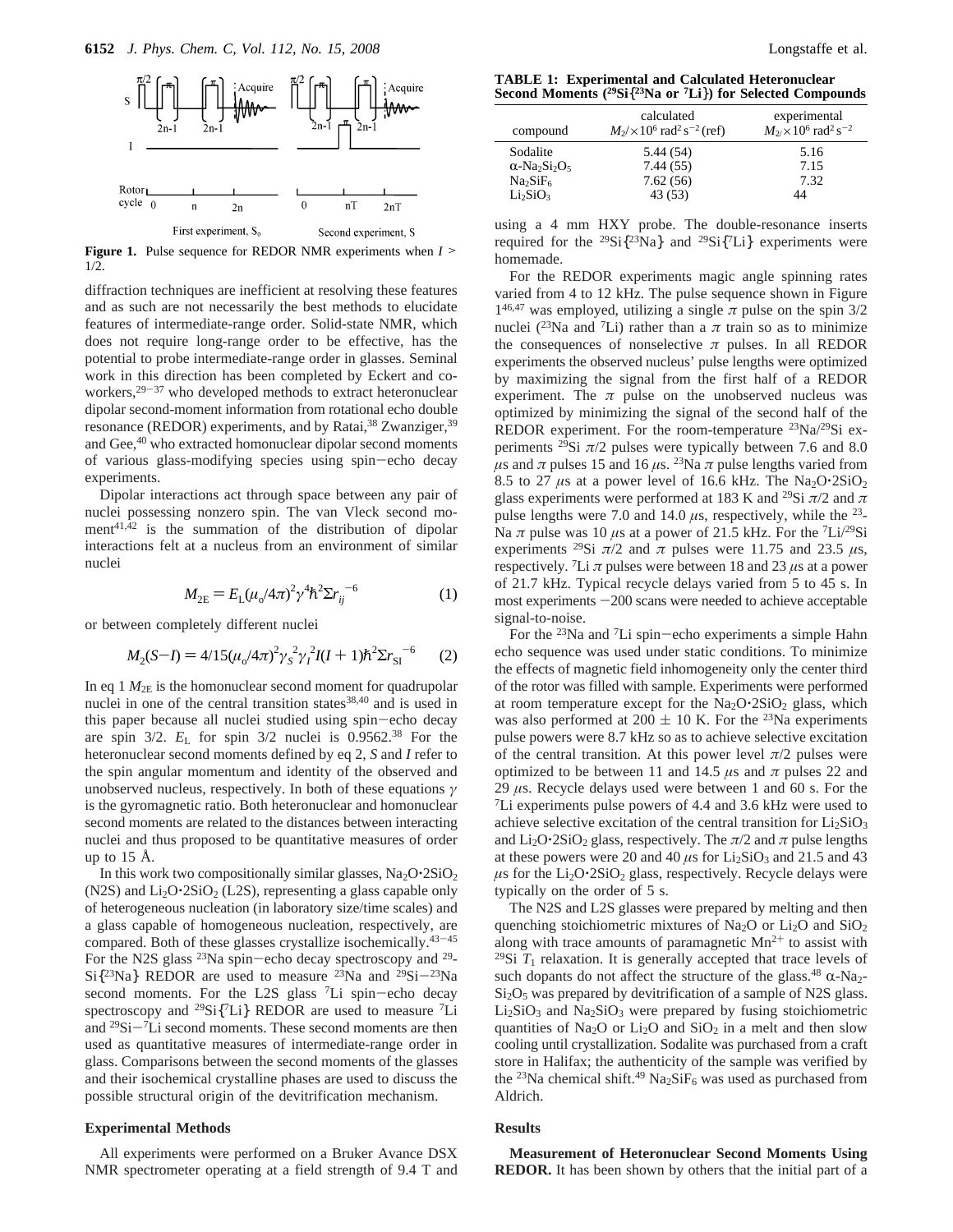

MHz, *f*<sub>1</sub> = 0.065); (c) <sup>29</sup>Si{<sup>23</sup>Na} REDOR of α-Na<sub>2</sub>Si<sub>2</sub>O<sub>5</sub> (*C*<sub>Q</sub> = 1.77 MHz, *f*<sub>1</sub> = 0.019); (d) <sup>29</sup>Si{<sup>7</sup>Li} REDOR of Li<sub>2</sub>SiO<sub>3</sub> (*C*<sub>Q</sub> = 200 kHz, *f*<sub>1</sub> = 0.684) *M*<sub>2</sub> for each graph is determined by fit 0.684).  $M_2$  for each graph is determined by fitting the data to eq 3, producing the parabolic curves shown.

REDOR dephasing curve, where the REDOR fraction,  $(S_0 S/S<sub>o</sub>$ , is less than 0.2, can be fit to a parabolic approximation in which the heteronuclear dipolar second moment,  $M_2$ , is the sole unknown.<sup>50</sup> The rotor period,  $T_r$ , is a controlled variable used to modulate the extant of dipolar dephasing. Difficulties emerge, however, when at least one of the nuclei is quadrupolar in that neither selective excitation of the central transition nor excitation of the full spectrum is always possible. Using the methods developed by Eckert, a phenomenological fitting factor, *f*1, can be introduced into the parabolic fit to account for the degree of satellite excitation of the quadrupolar nuclei $30,51$ 

$$
(S_o - S_r)/S_o = 1/15\pi^2(18 + 2f_1)(nT_r)^2M_2
$$
 (3)

This  $f_1$  value can be determined by running a SIMPSON simulation with the exact operating conditions, including  $C_0$ and *η*, of the real experiment and a user-defined value for the second moment.<sup>31,52</sup> When  $C_Q$  is large and there is selective excitation of the central transition,  $f_1$  is 0; when  $C_Q$  is negligibly small and there is excitation of the full spectrum,  $f_1$  is 1. This technique has been shown to be very effective for 29Si{7Li} REDOR experiments;<sup>37</sup> however, thus far reported  $^{29}Si{^{23}Na}$ experiments have only been qualitative.<sup>35</sup> To verify the accuracy of the <sup>29</sup>Si{<sup>7</sup>Li} REDOR experiment, the  $M_2$  of a crystalline sample of  $Li_2SiO_3^{53}$  was determined. The <sup>29</sup>Si $\{^{23}Na\}$  experiment was verified on a sample of the mineral sodalite,<sup>54</sup>  $\alpha$ -Na<sub>2</sub>Si<sub>2</sub>O<sub>5</sub>,<sup>55</sup><br>and Na<sub>2</sub>Si<sub>E</sub>, <sup>56</sup> Second moments of the crystalline phases were and  $\text{Na}_2\text{SiF}_6$ .<sup>56</sup> Second moments of the crystalline phases were calculated by computing a pair-distribution function at the highest resolution from 0 to 15 Å such that a value for each possible distance under 15 Å is given. The crystalline second moments are then determined using these distances and eqs 1

and 2. Table 1 and Figure 2 summarize all of the REDOR experiments on crystalline compounds; clearly there is excellent agreement between experimental and theoretical second moments over a wide range of quadrupolar couplings.

*Na2O*'*2SiO2 Glass.* The REDOR curve of the sodium disilicate glass is shown in Figure 3a. For this material the 23Na relaxation is extraordinarily fast and the signal decays completely within 100 *µ*s. This fast relaxation has been attributed to increased sodium mobility in sodium silicate glasses with higher sodium concentrations, 35,40 and several authors have proposed the existence of ion percolation channels in the structure of sodium disilicate glass to account for this increased mobility.28,57-<sup>59</sup> Because of the quick 23Na signal decay, a REDOR experiment is impossible under ambient conditions, and in order to quench the sodium mobility the  $^{29}Si{^{23}Na}$ REDOR experiment for the N2S glass was performed at 183  $\pm$  10 K. It is not expected that the low temperatures will alter the observed <sup>23</sup>Na<sup>-29</sup>Si interactions within the error of the  $M_2$ measurement.

Sodium nuclei in the glass exist with a wide distribution of second-order quadrupolar coupling constants; however, a modal value for the glass can be estimated by fitting the powder line shape of a MAS cross-section of the <sup>23</sup>Na MQMAS spectrum, shown in Figure 4a and b, at its maximum intensity. The resulting  $C_Q$  for this glass is 2.9  $\pm$  0.2 MHz with a  $\eta$  value of 0.2. This  $C_Q$  is greater than those reported for the various crystalline  $Na<sub>2</sub>Si<sub>2</sub>O<sub>5</sub>$ ; however, both of the sodium sites in the  $\beta$  crystalline phase and one of the sites in the  $\delta$  crystalline phase have  $C_0$  values around 2.5 MHz, suggesting that the value estimated for the glass is not unreasonable. For this glass the  $f_1$ fitting factor is 0, and a <sup>29</sup>Si  $\{^{23}Na\}$  M<sub>2</sub> value of 8.8  $\times$  10<sup>6</sup> rad<sup>2</sup>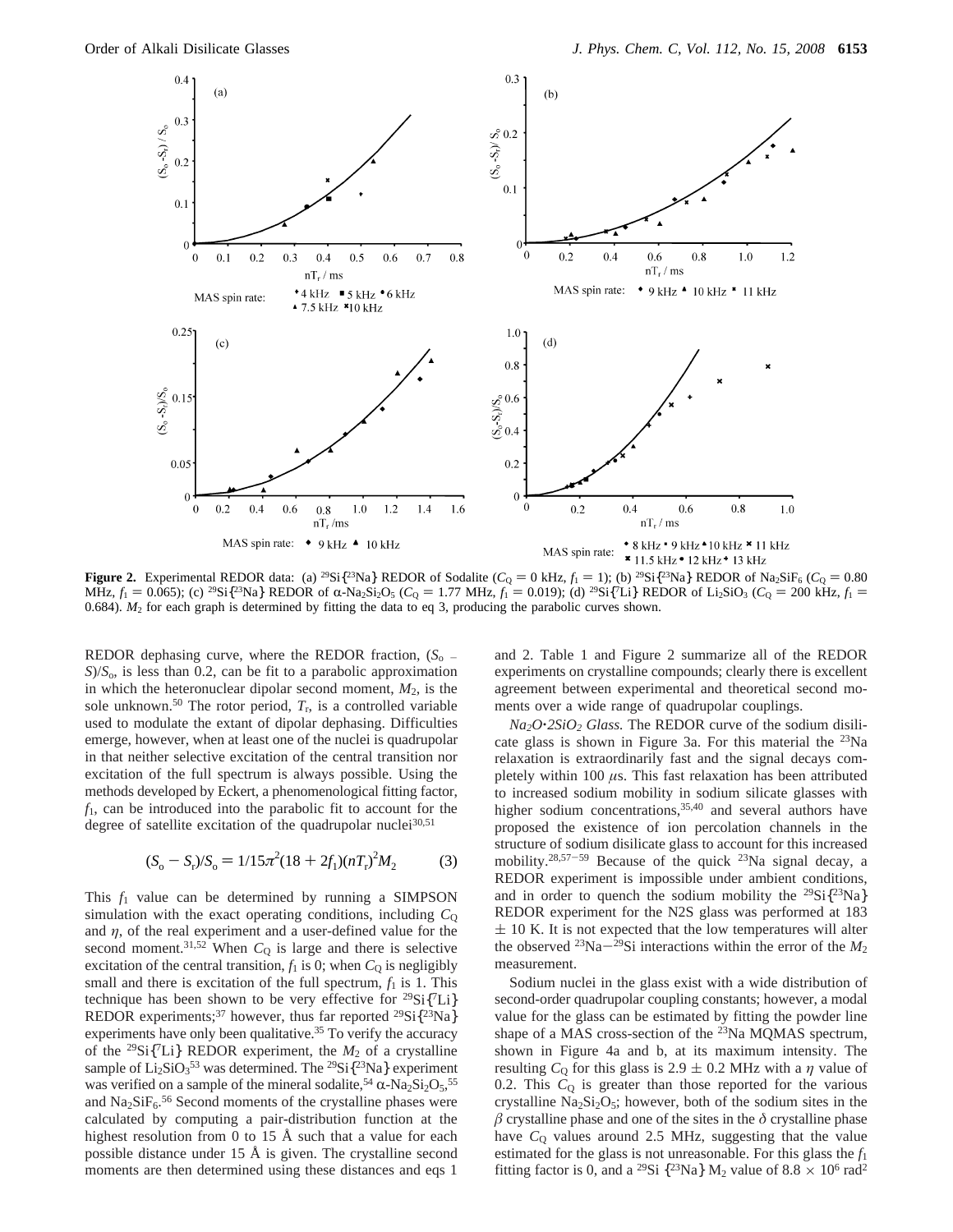

**Figure 3.** Experimental REDOR curves from the two alkali disilicate glasses: (a) <sup>29</sup>Si $\{^{23}Na\}$  REDOR data for the Na<sub>2</sub>O·2SiO<sub>2</sub> glass ( $C_0$  = 2.9 MHz,  $\eta = 0.2$ ,  $f_1 = 0.0$ ); (b) <sup>29</sup>Si{<sup>7</sup>Li} REDOR data for the Li<sub>2</sub>O.<br>2SiO<sub>2</sub> vlass (C<sub>O</sub> = 0.16 MHz,  $\eta = 1.0$ ,  $f_1 = 0.3168$ ),  $M_2$  for each graph  $2SiO_2$  glass ( $C_Q = 0.16$  MHz,  $\eta = 1.0$ ,  $f_1 = 0.3168$ ).  $M_2$  for each graph is determined by fitting the data to eq 3, producing the parabolic curves shown.

 $s^{-2}$  was determined for the glass with an estimated error of  $\pm 10$ %. Separation of the total  $M_2$  into the contributions from  $Q^2$ ,  $Q^3$ , and  $Q^4$  silicon species is not possible because of the very low concentrations of the  $Q^2$  and  $Q^4$  components.

*Li2O*'*2SiO2 Glass.* The 29Si{7Li} REDOR plot is shown in Figure 3b. A  $C_Q$  of 160  $\pm$  20 kHz with a  $\eta$  value of 1.0 was determined by fitting the 7Li MAS pattern of the glass shown in Figure 4c. An *f*<sup>1</sup> fitting factor of 0.3168 was used to determine a  $M_2$  of 17.6  $\times$  10<sup>6</sup> rad<sup>2</sup> s<sup>-2</sup> for this sample with an estimated error of  $\pm 10$ %. Similar to the sodium disilicate glass, separation of the total  $M_2$  into the contributions from  $Q^2$ ,  $Q^3$ , and  $Q^4$  was not possible. Voigt et al.<sup>37</sup> report a  $M_2$  of 13.5  $\times$  10<sup>6</sup> rad<sup>2</sup> s<sup>-2</sup> of the *Q*<sup>3</sup> species alone for this glass composition. While this *M*<sup>2</sup> value is lower than the value found here for the whole glass by around 5%, the two results are qualitatively of similar magnitude. It is expected that higher charged silicon species will be in closer spatial proximity to lithium cations than lower charged species, meaning that the expected  $M_2$ 's should follow the sequence of  $Q^2 > Q^3 > Q^4$ . Because  $Q^3$  is the dominant species in this glass the total  $M_2$  should be similar Voigt's  $Q^3$ measurement but will depend also upon the exact strengths of the second moment for the  $Q^2$  and  $Q^4$  species.

**Measurement of Homonuclear Second Moments by Spin**-**Echo Decay Spectroscopy.** It has been shown that static spinecho decay experiments are effective at measuring the homonuclear second moment of both spin 1/2 and half integer quadrupolar nuclei.38-40,59,60 To achieve good quantitative measurements for quadrupolar nuclei, however, it is necessary to selectively excite the central transition. This means that for nuclei where the quadrupolar coupling is weak, such as for  $7$ -Li, very long pulse lengths are a necessity. Unfortunately, this means that while the technique is well developed for nuclei such as 23Na, very little successful work has been reported for 7Li. Puls et al. suggested using <sup>6</sup>Li<sup>/1</sup>Li double-resonance experiments similar information.<sup>61</sup>

In general, for a spin-echo decay experiment a simple Hahn echo is acquired over a series of experiments in which the delay



**Figure 4.** (a) <sup>23</sup>Na MQMAS of the Na<sub>2</sub>O $\cdot$ 2SiO<sub>2</sub> glass. (b) Profile of the <sup>23</sup>Na MQMAS spectrum of Na<sub>2</sub>O $\cdot$ 2SiO<sub>2</sub> glass at its maximum and the quadrupolar fit. (c) The quadrupolar fit to a <sup>7</sup> Li MAS spectrum of the  $Li<sub>2</sub>O·2SiO<sub>2</sub>$  glass.



**Figure 5.** <sup>7</sup>Li spin-echo decay curve of  $Li_2SiO_3$ .  $M_{2E}$  is determined by fitting the data to eq. 4. producing the exponential decay curve shown by fitting the data to eq 4, producing the exponential decay curve shown.

before the  $\pi$  refocusing pulse,  $\tau$ , is treated as a variable. A plot of  $I/I_0$ , where  $I_0$  is the extrapolated signal intensity at  $\tau = 0$ , is an exponential function of  $2\tau$  and  $M_{2E}$ 

$$
I(2\tau)/I_0 = \exp[-(M_{2E}/2)(2\tau)^2]
$$
 (4)

 $M_{2E}$  is extracted by fitting the initial decay of the curve, generally  $2\tau \leq 200$  us, where signal loss is dominated by homonuclear dipolar coupling-induced spin-lattice relaxation. For  $\text{Na}_2\text{SiO}_3{}^{62}$  and  $\text{Na}_2\text{SO}_4{}^{63}$  the measured and calculated second moments agree very well, as shown in Table 2. Likewise, there is good agreement between the calculated and experimental 7- Li second moment for  $Li_2SiO_3$ ,<sup>53</sup> for which the decay curve is shown in Figure 5. In general, the difference between the expected and observed values is less than 10%.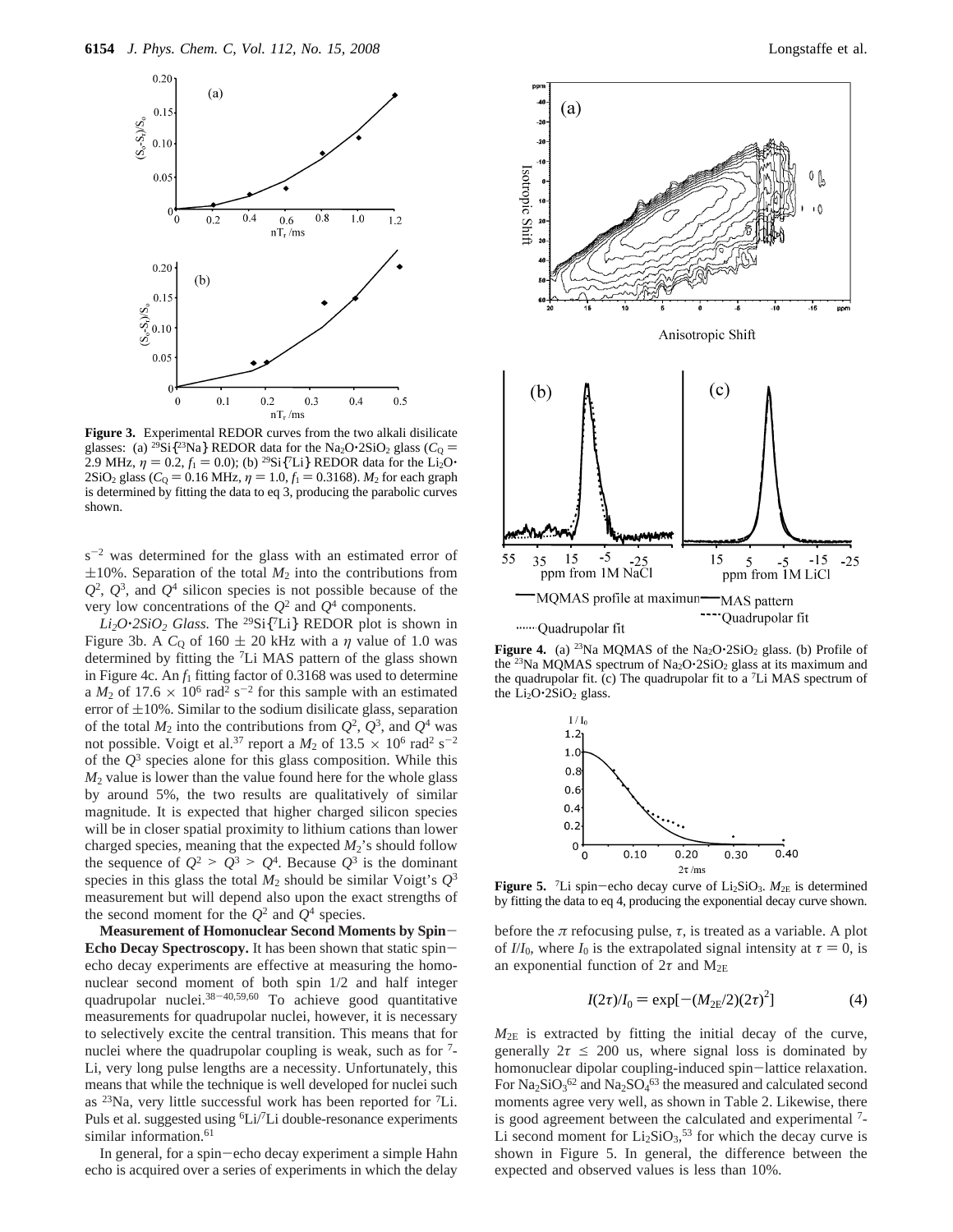

**Figure 6.** (a) <sup>23</sup>Na spin-echo decay of  $\text{Na}_2\text{O} \cdot 2\text{SiO}_2$  glass at room temperature and 200 K. (b) <sup>7</sup>Li spin-echo decay of the  $Li_2O \cdot 2SiO_2$ <br>glass  $M_{2E}$  is determined by fitting the data to eq. 4, producing the glass.  $M_{2E}$  is determined by fitting the data to eq 4, producing the exponential decay curves shown.

**TABLE 2: Measured and Calculated Homonuclear Second Moments Measured Using Spin**-**Echo Decay Spectroscopy, Including Those Measurements Reported by Other Authors Where Available**

| calculated<br>$M_{2E}/10^6$ rad <sup>2</sup> s <sup>-2</sup> (ref) | experimental<br>$M_{2E}/10^6$ rad <sup>2</sup> s <sup>-2</sup> (ref) |
|--------------------------------------------------------------------|----------------------------------------------------------------------|
| 19.5 (62)                                                          | 22.9                                                                 |
|                                                                    | 14.6(40)                                                             |
| 12.7(63)                                                           | 11.8                                                                 |
|                                                                    | 12.8(39)                                                             |
|                                                                    | 11.5(40)                                                             |
|                                                                    | 124                                                                  |
|                                                                    | 134 (53)                                                             |

Similar to REDOR, it has been noted that this experiment will not work for many sodium silicate glasses at room temperature as low temperatures are required to quench ion mobility.39,40 Figure 6a shows 23Na spin-echo results of the  $Na<sub>2</sub>O·2SiO<sub>2</sub>$  glass at room temperature, 298 K, and low temperature, 200 K. At 200 K the curve matches the exponential decay expected, allowing for a calculation of the homonuclear  $M_{2E}$ . The measured second moment,  $7.7 \times 10^6$  rad<sup>2</sup> s<sup>-2</sup>, is in agreement with the trend reported by Gee et al. for a series of  $(Na_2O)_x(SiO_2)_{x-1}$  glasses.<sup>40</sup> These authors report homonuclear <sup>23</sup>Na  $M_{2E}$  values increasing from 4.1 to 11.6 × 10<sup>6</sup> rad<sup>2</sup> s<sup>-2</sup> as *x* increases from 0.28 to 0.50.

For the  $Li_2O \cdot 2SiO_2$  glass decay curve, shown in Figure 6b, the <sup>7</sup>Li homonuclear  $M_{2E}$  was estimated to be approximately  $83.2 \times 10^6$  rad<sup>2</sup> s<sup>-2</sup>. The <sup>7</sup>Li spin-echo decay curve observed at room temperature is identical to that observed at 200 K (not shown), verifying that ion mobility does not affect the measurement. Owing to the fact that data for the initial part of the curve overlaps with the spectrometer dead time and therefore is not observable, the  ${}^{7}Li M_{2E}$  measurement is not as reliable as the 23Na measurement. While there are no similar measurements to which the  $M_{2E}$  can be compared, qualitatively it is of similar magnitude to the  $M_{2E}$  observed for crystalline  $Li_2SiO_3$ .

#### **Discussion**

A second moment can be used to infer structure in glass through comparison of values expected from a model to those observed experimentally. Rather than comparing glass structure



**Figure 7.** (a) Comparison of the calculated <sup>23</sup>Na homonuclear  $M_{2E}$  of each crystalline  $Na<sub>2</sub>Si<sub>2</sub>O<sub>5</sub>$  phase with the molar volume. (b) Comparison of the calculated  $M_{2E}$  with the *b'* axis perpendicular to the *ab* plane for layered  $Na<sub>2</sub>Si<sub>2</sub>O<sub>5</sub>$  phases. A line of the best fit for each data set is shown along with the corresponding  $R^2$  factor (the fit in Figure 7a excludes the *γ* data point).



**Figure 8.** Profiles of the four layered  $Na<sub>2</sub>Si<sub>2</sub>O<sub>5</sub>$  phases looking along the  $c$  axis.<sup>70</sup>

to models developed using interatomic potentials starting from completely unrelated structures such as NaCl and Na<sub>2</sub>O, as done before,27,28,51,57,64,65 it is suggested here that the best models to compare experimental glass structure data to are those of the corresponding isochemical crystalline phases or at least those phases that form readily upon devitrification. This is the best method to understand the essential structural character of glass extending beyond the reach of interatomic potentials. The approach taken here will be similar to the recent attempt by Gaskell to elucidate the structural origins of low-*Q* structure in neutron scattering data by comparing glass data to that of isochemical crystalline phases.25 Similar to how the essential bonding and coordination in silicate glasses is the same as that in crystalline silicates, Gaskell proposes that the essential character of intermediate-range structure of silicate glasses may be similar to that in crystalline silicates. By 'essential character' Gaskell is referring to the essence of how atoms are distributed throughout the material, for example, layering, clustering, or a more homogeneous dispersal. Seemingly, the contrary argument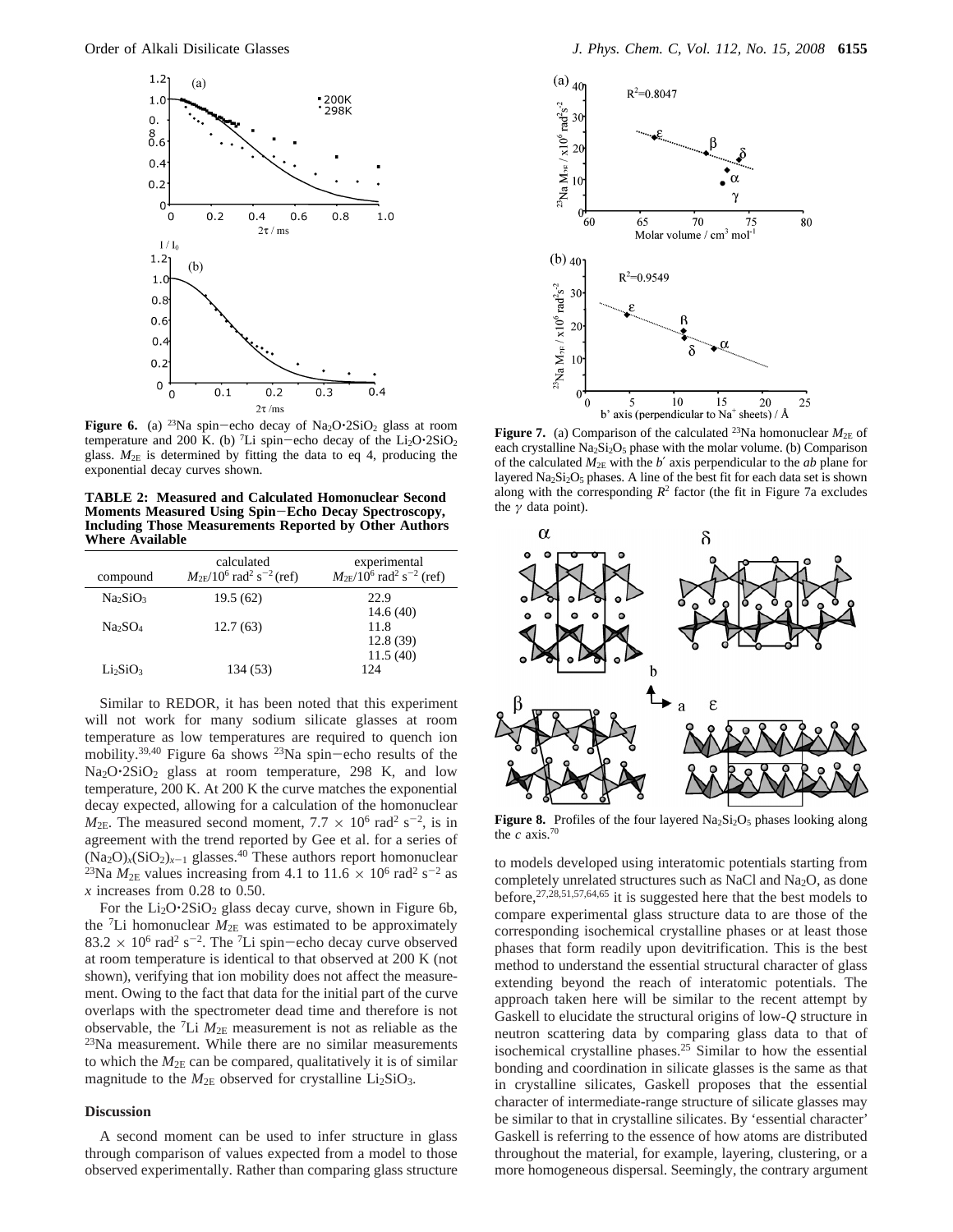**TABLE 3: Molar Volumes with Calculated and Measured Hetero- and Homonuclear Dipolar Second Moments for Alkali Disilicate Crystalline and Glassy Phases**

| phase                                                      | molar volume/ $\rm cm3mol-1$ | $b'$ axis/ $\AA$ | $M_2/\times 10^6$ rad <sup>2</sup> s <sup>-2</sup> | $M_{2F}/\times 10^6$ rad <sup>2</sup> s <sup>-2</sup> | structure or density reference |
|------------------------------------------------------------|------------------------------|------------------|----------------------------------------------------|-------------------------------------------------------|--------------------------------|
| $c$ -Li <sub>2</sub> Si <sub>2</sub> O <sub>5</sub>        | 62.9                         | NA               | 22.2                                               | 98.4                                                  | 66                             |
| $m$ -Li <sub>2</sub> Si <sub>2</sub> O <sub>5</sub>        | 61.9                         | NA               | 23.5                                               | 107                                                   | 67                             |
| $L2S$ glass                                                | 66.0                         | NA               | $17.6 \pm 1.8$                                     | $83.2 \pm 8.3$                                        | 76                             |
| $\alpha$ -Na <sub>2</sub> Si <sub>2</sub> O <sub>5</sub>   | 72.9                         | 15.42            | 7.44                                               | 13.3                                                  | 55                             |
| $\beta$ -Na <sub>2</sub> Si <sub>2</sub> O <sub>5</sub>    | 71.0                         | 11.95            | 8.16                                               | 18.7                                                  | 69                             |
| $\delta$ -Na <sub>2</sub> Si <sub>2</sub> O <sub>5</sub>   | 74.0                         | 12.08            | 7.40                                               | 16.6                                                  | 70                             |
| $\epsilon$ -Na <sub>2</sub> Si <sub>2</sub> O <sub>5</sub> | 66.2                         | 5.58             | 9.14                                               | 23.6                                                  | 72                             |
| $\gamma$ -Na <sub>2</sub> Si <sub>2</sub> O <sub>5</sub>   | 73.5                         | NA               | 7.19                                               | 9.64                                                  | 73                             |
| N <sub>2</sub> S glass                                     | 72.9                         | NA               | $8.8 \pm 0.9$                                      | $7.7 \pm 0.8$                                         | 76                             |

to this is that the glass-forming process suggests a structural motif that is essentially different from that of the crystalline phases. These two arguments are not necessarily contradictory, especially if the hypothesis of this paper is considered: lithium disilicate glass has a structure essentially similar to that of the crystalline phases, whereas the structure of sodium disilicate glass is less similar, thus explaining why the L2S glasses resistance to homogeneous nucleation is less than that of the N2S glass.

While the comparisons between the low-*Q* features in neutron scattering data of glassy and crystalline alkali disilicates were inconclusive, owing to the lack of long-range translational order in the glasses, NMR is well suited to the study of amorphous materials, particularly for its ability to measure dipolar second moments with increasing accuracy. The method for comparing crystalline and amorphous second moments is less obvious than for scattering data because a second moment, while representative of average spatial distributions, is manifested only as a single number with units irrelevant to spatial geometry. At least one other work has attempted to correlate 23Na homonuclear second moments of glass to structural models, including some crystalline structures.27 That work, however, considered only two of the several  $Na<sub>2</sub>Si<sub>2</sub>O<sub>5</sub>$  crystalline phases and did not discuss the structural origins of the crystalline second moments, focusing instead the molar content of sodium. The approach taken here will be more thorough with regard to the structural implications of second-moment measurements.

Both the N2S and L2S glasses crystallize isochemically, meaning that the only stable phases formed by devitrification have M<sub>2</sub>Si<sub>2</sub>O<sub>5</sub> stoichiometry. The L2S glass has been observed to form metastable  $Li_2SiO_3$  homogeneously;<sup>45</sup> however, this phases presence is independent of the homogeneous nucleation of  $Li_2Si_2O_5$  and only forms in very small volume fractions compared to the stoichiometric  $Li<sub>2</sub>Si<sub>2</sub>O<sub>5</sub>$ . A metastable  $Li<sub>2</sub>Si<sub>2</sub>O<sub>5</sub>$ has been observed by DSC;<sup>45</sup> however, crystal structures have only been resolved for the single stable phase.<sup>66</sup> Another metastable  $Li_2Si_2O_5$  phase has been prepared by ion exchange with  $\alpha$ -Na<sub>2</sub>Si<sub>2</sub>O<sub>5</sub> for which a crystal structure is known.<sup>67</sup> Both the stable,  $c$ , and metastable,  $m$ ,  $Li<sub>2</sub>Si<sub>2</sub>O<sub>5</sub>$  phases are composed entirely of  $Q^3$  silicon and layered. The crystalline Na<sub>2</sub>Si<sub>2</sub>O<sub>5</sub> phases are more diverse, with at least five different phases having resolved crystal structures. Four of these,  $\alpha$ ,  $\beta$ ,  $\delta$ , and *γ*, are readily formed by devitrification of the N2S glass;<sup>43,44,55,68,69</sup> however, of these only the  $\alpha$  phase is stable, while the  $\delta$  and  $\gamma$ phases are highly metastable.<sup>70,71</sup> One other phase with known structure,  $\epsilon$ , is formed only under very high pressures.<sup>72</sup> All five of these phases are composed entirely of  $Q^3$  silicon, and all but *γ* have a layered topology. The structure of the *γ* phase is similar to  $K_2Si_2O_5$  and can be described as a network topology similar to cristobalite with 20% of the silicon removed.<sup>73</sup>

For crystalline silicates there are three primary structural factors that control the strength of both the homo- and the heteronuclear dipole second moments: composition, density,

and topology.74 For layered silicates, topology can be split into three general secondary factors: intralayer distances between alkali cations, interlayer distances between alkali cations, and interlayer interactions between alkali cations and silicate structures.

*(1) Composition.* Second moments are representative of bulk dipolar interactions. For example, when the number density of the unobserved nucleus is decreased in the material, the strength of the *M*<sup>2</sup> measured at the observed nucleus diminishes.

*(2) Density.* When more particles are confined in smaller spaces the average internuclear distances must decrease, resulting in an increase in the second moment. Density is best represented as molar volume  $(cm<sup>3</sup> mol<sup>-1</sup>)$  in order that composition may also be taken into consideration.

*(3) Topology.* Crystalline silicates exist in a diverse selection of topologies, including 3D networks, infinite sheets, infinite chains, interconnected rings, and small discrete ions.75 Topology is the structural manifestation of how the atoms are ordered at the intermediate range, and therefore, it is proposed here that second-moment measurements should reflect these differences to some degree. For example, all other parameters being the same, a layered structure would be expected to give a different value for a second moment than a network structure because layering produces a fluctuation in density at the atomic level that disrupts the homogeneous distribution of cations. Consider the plot of calculated <sup>23</sup>Na homonuclear  $M_{2E}$  as a function of molar volume for the five major  $Na<sub>2</sub>Si<sub>2</sub>O<sub>5</sub>$  crystalline phases shown in Figure 7a. There is a very good linear correlation among three of the four layered phases  $(\alpha$  is the exception as will be explained below); the  $\gamma$  phase is a network silicate, however, and its value lies considerably below the linear trend observed for the layered structures.

The origin of the relationship between the topology of crystalline silicates and second moments is described further by two secondary factors for the homonuclear *M*2E, which will explain the anomalously low  $\alpha$ -phase second moment, and one secondary factor for the heteronuclear *M*2.

*(i) Intralayer Distances between Alkali Cations.* In an alkali chain or layer the closest approach to other alkali cations is with those located in the same chain or layer. Cation chains have linear geometry, and therefore, any given cation will, in general, have two of every nearest interaction mirrored: roughly, in front and behind. Cation layers have planar geometry, and thus, there are four nearly identical interactions with its closest neighbors: in front, behind, and to either side. In most instances there is little variation of the closest approach distances among isochemical structures sharing the same topology, and most variation that is observed can be explained by bulk density.

*(ii) Interlayer Distance between Alkali Cations.* Structures where the alkali layers are close to each other will experience stronger homonuclear second moments than those structures where the layers are positioned further apart. A quick analysis of the structural diversity found within the  $Na<sub>2</sub>Si<sub>2</sub>O<sub>5</sub>$  system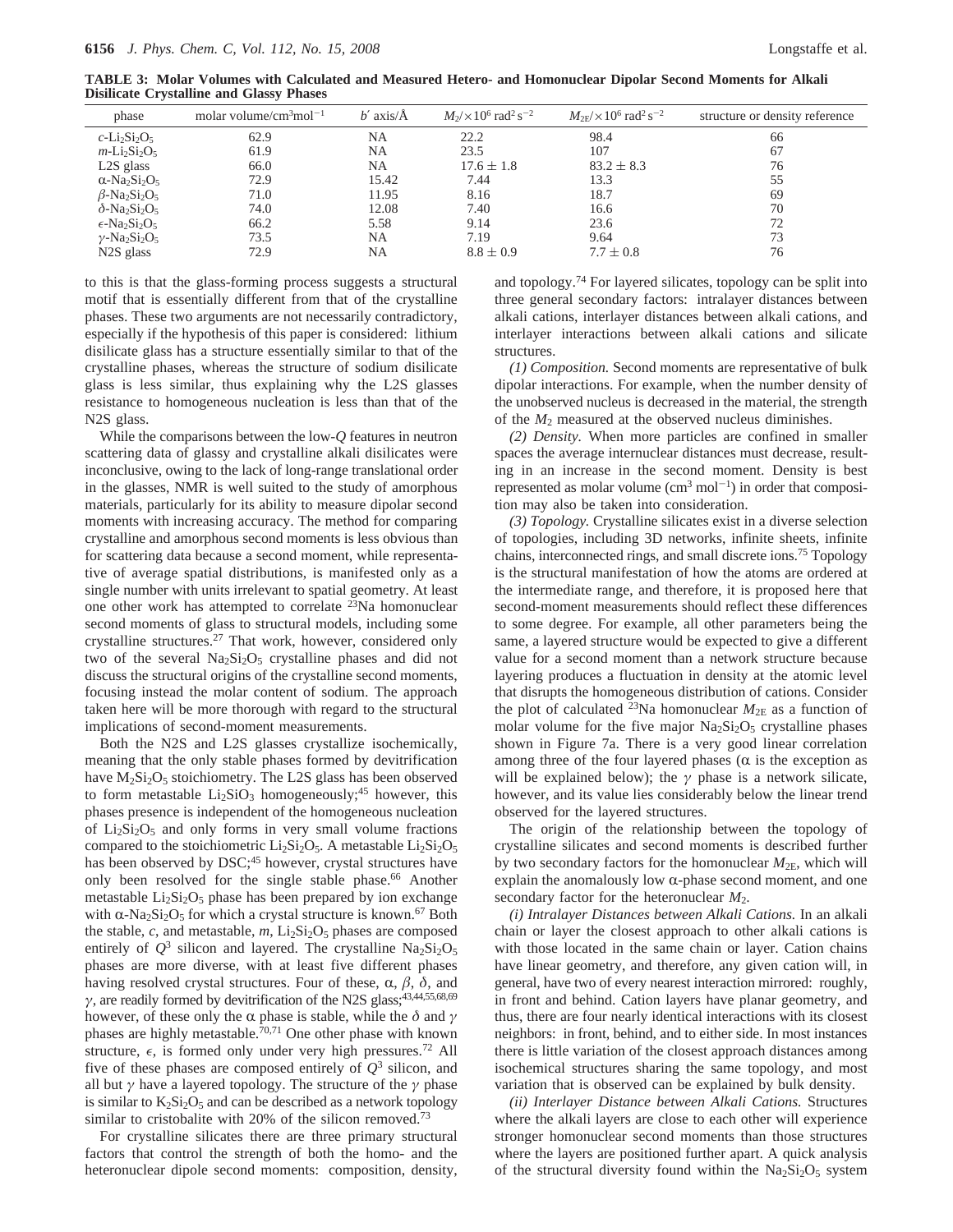

(b)  $Li<sub>2</sub>O<sub>2</sub>SiO<sub>2</sub>$ 

**Figure 9.** Comparison of the heteronuclear  $M_2$  values with molar volume. A line of the best fit for each data set is shown along with the corresponding  $R^2$  factor (the fit in Figure 9a excludes the glass data point).

exhibits the affect of a layer structure on the homonuclear  $M_{2E}$ . The ordering of the layers looking along the *c* axis for four crystalline sodium disilicate phases is presented in Figure 8. Recall that Figure 7a shows the 23Na *M*2E as a function of molar volume for the Na<sub>2</sub>Si<sub>2</sub>O<sub>5</sub> crystalline phases; the  $\beta$ ,  $\delta$ , and  $\epsilon$ phases show a very good linear correlation; however, the  $\alpha$ phase has a lower *M*2E than the molar volume trend would predict. The SiO<sub>4</sub> layer in this phase is structured differently than the other phases, possessing a more pronounced puckered texture. This structuring results in a very long *b* axis and an increased distance between sodium layers. When the  $M_{2E}$  is plotted as a function of the *b*′ axis (the projection of the unit cell *b* axis onto the normal of the *ac* plane), as shown in Figure 7b, a linear correlation for all four phases is observed. This verifies that the divergence of the  $\alpha$   $M_{2E}$  from those of the  $\beta$ ,  $\delta$ , and  $\epsilon$  phases is directly related to the layered topology of its structure.

*(iii) Interlayer Distances between the Silicate Structures and Alkali Cations.* Structures with weaker interactions between the alkali and silicate layers will have weaker heteronuclear second moments than those materials where there is more of an overlap between layers or chains and alkali cations are fit into the grooves created by the corrugation of the SiO4 chains. Similar to the affect on the  $M_{2E}$  of intralayer alkali distances, this affect is minor and largely a consequence of bulk density. The coordination of the alkali cations to bridging and nonbridging oxygen atoms is also thought to be of some importance.

**Analysis of Second Moments Measured in Glass.** Second moments measured for the sodium and lithium disilicate glasses are not directly comparable to each other and alone reveal essentially nothing about structure. Comparisons between the crystalline and amorphous phases, on the other hand, are at least partially valid if the materials have identical stoichiometry and molar volume is considered. Second-moment values and molar



Figure 10. Comparison of the homonuclear  $M_{2E}$  values with molar volume. A line of the best fit for each data set is shown along with the corresponding *R*<sup>2</sup> factor (the fit in Figure 10a excludes the glass and *γ* data points).

volumes for each phase of the  $Na<sub>2</sub>Si<sub>2</sub>O<sub>5</sub>$  and  $Li<sub>2</sub>Si<sub>2</sub>O<sub>5</sub>$  systems are listed in Table 3.

Figure 9a compares the measured  $^{29}Si - ^{23}Na$  M<sub>2</sub> of the N2S glass to those calculated from the structure for five crystalline Na<sub>2</sub>Si<sub>2</sub>O<sub>5</sub> phases as a function of molar volume. For the layered phases there is a linear correlation between  $M_2$  and molar volume with an  $R^2$  value of 0.9796. The second moment measured for the glass is slightly greater than the  $M_2$ /molar volume trend observed for the crystalline phases predicts. A *t*-test for the glass comparing the actual measurement to the value predicted by the linear trend shows that there is a probability of less than 80% that the experimental value is statistically different from the layered phases when an experimental error of  $\pm 10\%$  is assumed. It is also observed using a *t*-test that although the *γ* phase is not layered its  $M_2$  agrees with those of the layered silicates with there being a probability of less than 50% that this value is statistically different. It is not unreasonable to suggest that qualitatively the value measured for the N2S glass agrees with those of the crystalline phases. However, REDOR measurements of *M*<sup>2</sup> are rarely overestimations; in general, there is a systematic bias for underestimations of  $M_2$  resulting from  $\pi$  pulse missets. Figure 9b compares the measured  $^{29}$ Si $-7$ Li M<sub>2</sub> of the L2S glass and those calculated for two crystalline  $Li_2Si_2O_5$  phases to the molar volume of each phase. The  $M_2$  of the glass agrees exactly with those values for the limited set of crystalline phases, producing a linear fit with an *R*<sup>2</sup> value of 0.9994.

The similarity of the crystalline silicate heteronuclear second moments regardless of topology as well as the observations that the L2S glass agrees exactly while the N2S glass is similar within error to the crystalline phases suggests that heteronuclear second moments are so dominated by density and composition that REDOR experiments are perhaps not sensitive enough to extract the subtle differences caused by slight structural variations.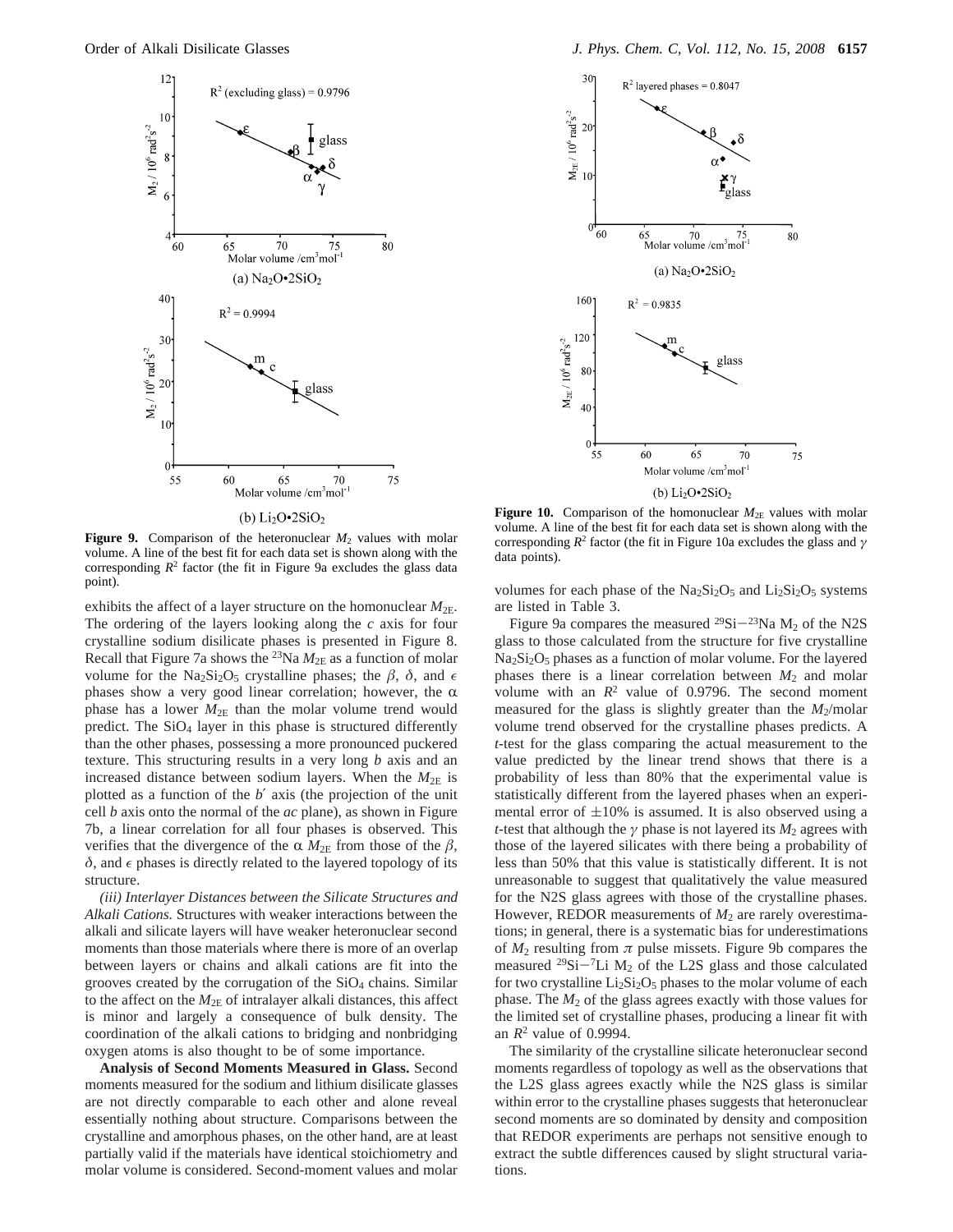

(b)  $Li<sub>2</sub>O<sub>•</sub>2SiO<sub>2</sub>$ 

Figure 11. Comparison of the homonuclear  $M_{2E}$  values with the heteronuclear  $M_2$  values. A line of the best fit for each data set is shown along with the corresponding  $R^2$  factor (the fit in Figure 11a excludes the glass and  $\gamma$  data points).

Similar to the treatment for heteronuclear second moments, the homonuclear second moments measured for the glasses and those calculated from crystal structures are compared to the molar volume of each phase in Figure 10a for N2S and 10b for L2S. For the sodium disilicate system there is a reasonably good linear fit observed for the layered crystalline phases with an *R*<sup>2</sup> of 0.8047. The goodness of the fit, however, is reduced by the  $\alpha$  phase, which has an elongated *b* axis as discussed above. The  $\gamma$  phase was not included in the  $R^2$  analysis because its nonlayered topology causes the *M*2E to deviate significantly from those of the layered silicates. The value measured for the glass diverges from those of the layered phases but is very similar to that of the *γ* phase. A *t*-test shows that assuming an error of  $\pm 10$ % there is greater than a 99% probability that the  $M_{2E}$  values of both the glass and the *γ* phase are statistically different from those predicted by the linear trend of the layered phases. For the lithium disilicate system there is a good linear correlation between  $M_{2E}$  and the molar volume for both crystalline phases and the glass with an  $R^2$  of 0.9835. Overall, the  $M_{2E}$  measured for the N2S glass is much lower than expected from its molar volume considering the trend observed for the layered phases, while the value measured for the L2S glass agrees exactly with the linear trend of the crystalline phases.

Figure 11a and b shows a more direct comparison of the glass and crystalline second moments by plotting the homonuclear  $M_{2E}$  as a function of the heteronuclear  $M_2$  for each system. For the sodium disilicate system there is a linear correlation among all of the layered crystalline phases with an  $R^2$  value of 0.8904. A  $\chi^2$  analysis for independence of the glass data compares the experimentally determined second moments to those expected hypothetically from the linear trends of the layered phases. For the glass this analysis produces a  $\chi^2$  probability of 0.035, meaning that there is only a 3.5% chance that these values agree with the hypothetical model, which is below the classically accepted cutoff of 5%, indicating that the data does not fit the model. A similar analysis of the *γ* phase results in a *ø*<sup>2</sup> probability of 0.146, which is above the cutoff, meaning that it cannot be rejected outright that these second-moment values do not follow the same trend as the layered phases. The probability it is still quite low however, meaning that the trend of the layered phases is not followed particularly well. For the lithium disilicate system there is still a good linear correlation between the two crystalline phases and the glass, producing an *R*<sup>2</sup> value of 0.9766.

The correlations observed for the L2S glass strongly suggest that the intermediate-range ordering in this glass is at least somewhat similar to that found in the crystalline phases. It is very likely that there is a high concentration of sheet-like silicate structures capable of layering and producing a topology essentially similar to that of the layered silicates. The lack of strong correlations for the N2S glass strongly suggest that the intermediate-range ordering of this glass is dissimilar to that of the layered crystalline phases. The <sup>23</sup>Na  $M_{2E}$  suggests that at least some similarity exists between the intermediate-range ordering of the N2S glass and the *γ* phase. It is possible that the topology of the glass is similar to that of the *γ* network.

## **Conclusions**

Comparison of the measured <sup>29</sup>Si/<sup>23</sup>Na or <sup>29</sup>Si/<sup>7</sup>Li heteronuclear second moments of the N2S and L2S glasses with their isochemical crystalline phases as a function of the molar volume of each material reveals a linear correlation among each set of crystalline phases that was shared by the L2S glass but not the N2S glass. A similar result was observed when the <sup>23</sup>Na and <sup>7</sup>Li homonuclear second moments were analyzed in the same manner; however, *γ*-Na<sub>2</sub>Si<sub>2</sub>O<sub>5</sub>, which has a distinctly different topology, also does not follow the linear trend and instead agrees better with the value measured for the N2S glass. When the homonuclear second moment was compared directly to the heteronuclear second moment a linear correlation was again observed for the crystalline phases and again the L2S glass agreed with the trend while N2S glass diverged somewhat. While the second-moment measurements do not directly indicate intermediate-range order, the comparisons with isochemical structures strongly indicate that the L2S measurements are consistent with a crystalline-like intermediate-range order whereas the N2S measurements are not.

A topology is proposed for the L2S glass that consists mainly of medium-sized sheet-like structures capable of ordering themselves in layers. For the N2S glass a continuous 3D network similar to  $\gamma$ -Na<sub>2</sub>Si<sub>2</sub>O<sub>5</sub> seems more probable. These observations and the proposed structures that arise from them support the initial hypothesis that the L2S glass, which undergoes homogeneous nucleation, is structurally very similar to its stable isochemical crystalline phases at the intermediate-range level whereas the N2S glass, which only undergoes heterogeneous nucleation, is not.

**Acknowledgment.** J.G.L. thanks NSERC for a CGSM scholarship. Funding from the Inter-American Materials Collaboration program of NSERC and CNPq-Brazil is gratefully acknowledged. Natalia Karpukhina is gratefully acknowledged for assistance with MQMAS.

#### **References and Notes**

(1) Maekawa, H.; Yokokawa, T. *Geochim. Cosmochim. Acta* **1997**, *61*, 2569.